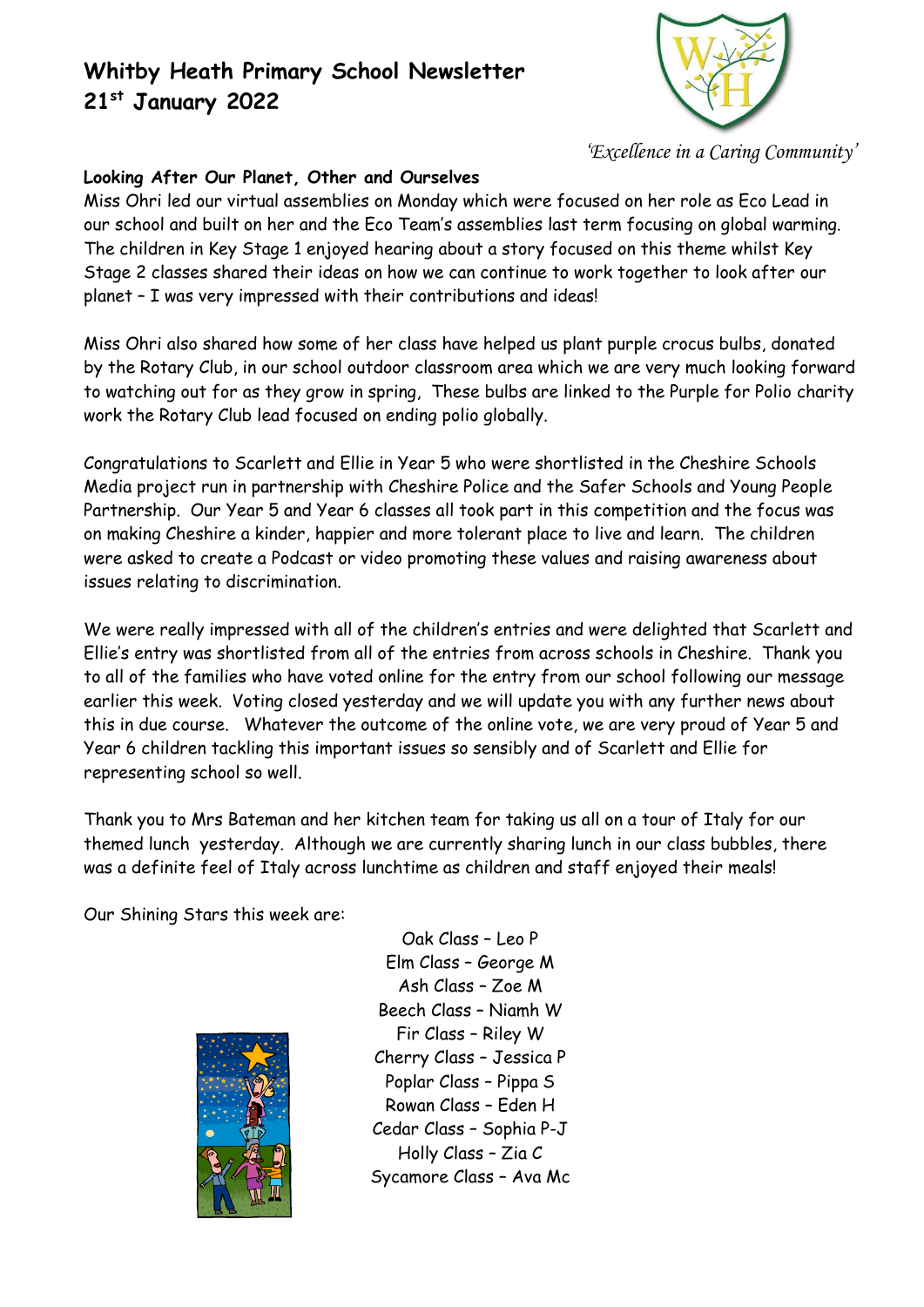

*'Excellence in a Caring Community'*

Willow Class – Eliza B Birch Class – Mia I Maple Class – Mikayla E Congratulations to you all!

#### **Thank You**

We are so grateful for the generous donations received for our EYFS toy appeal, thank you to everybody who donated to us. EYFS now have a lovely selection of exciting new toys for the children to enjoy for years to come!

If you do have any more toys that you would like to donate, please email [oak@whitbyheath.cheshire.sch.uk](mailto:oak@whitbyheath.cheshire.sch.uk)

### **Parent/Teacher Appointments – Spring term**

Letters outlining dates and times for this term's parent/teacher discussions have been sent out this week.

Parents and carers will be allocated a date/time by your child's class teacher and these will be communicated out ahead of the scheduled calls later this half term.

#### **Water Bottles**

To ensure children have regular access to fresh water throughout the day, we have water stations to refill water bottles from and, during COVID restrictions, water jugs in each classroom which are replenished regularly throughout the school day.

Please can you ensure your child brings their water bottle to school each day and that it is labelled with their name to avoid any confusion. A reminder that children are not allowed juice or any other drinks in these bottles. Thank you.

### **S4YC February Half Term Holiday Club**

S4YC will be running a Holiday Club at our school during the February half term break. A flier with further information about this club can be found at:

[http://www.whitbyheath.cheshire.sch.uk/serve\\_file/4512275](http://www.whitbyheath.cheshire.sch.uk/serve_file/4512275)

If you would like any more information about holiday club or the other services S4YC offer, please contact S4YC via [info@s4yc.co.uk](mailto:info@s4yc.co.uk)

#### **Finally**

Further to the letter sent out earlier this week regarding Outbreak Management measures across school, we will continue to work with the Local Authority Outbreak Management Hub across the weekend and into next week to review cases of COVID19 across school and seek advice and guidance regarding these measures.

Any further changes or measures will be communicated as and when we have them and we thank you in advance for your patience and understanding regarding this. We share children and parent/carers' disappointments about having to cancel/suspend and/or change some of the activities and events we had planned this week and we are doing everything we can to ensure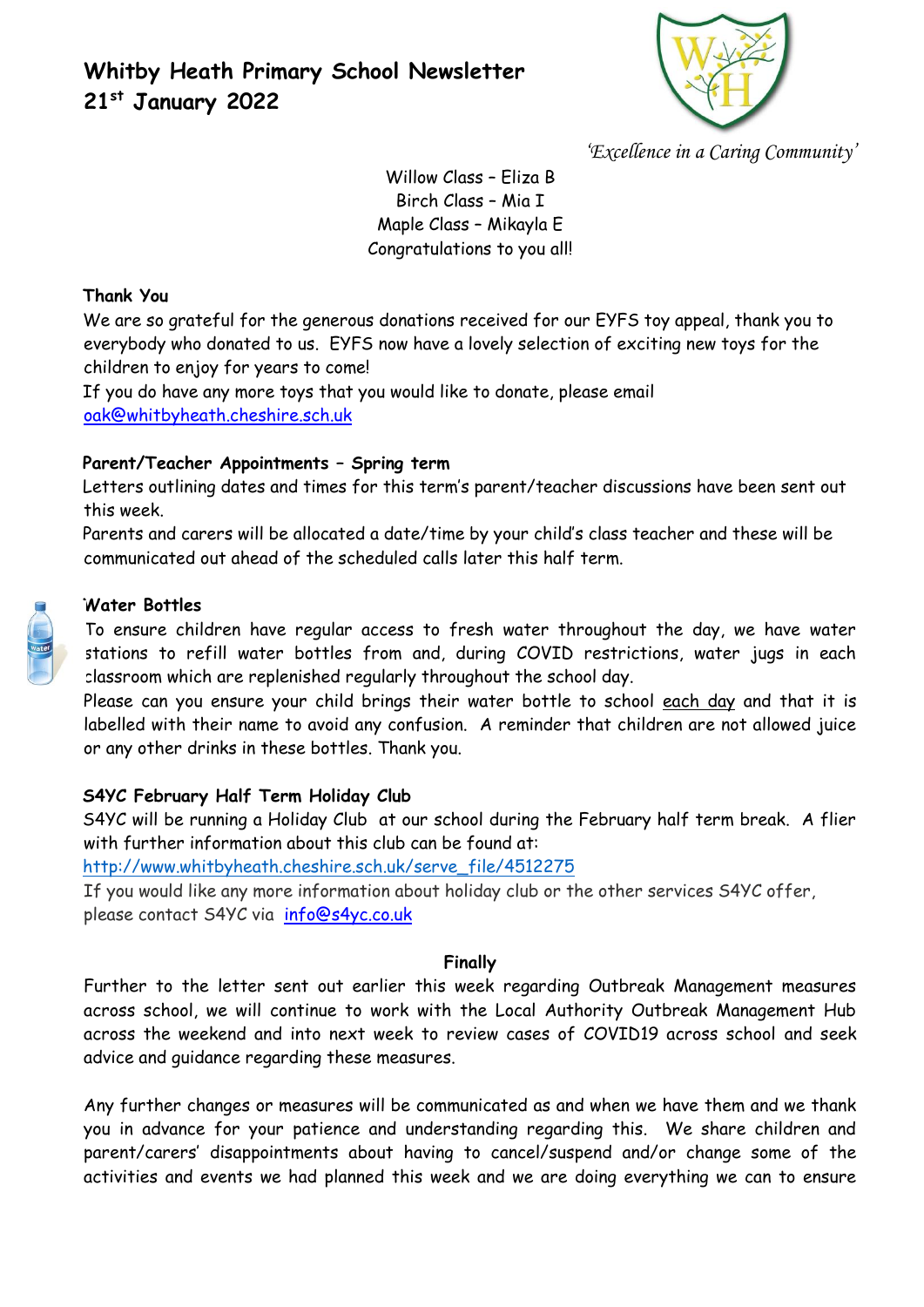

*'Excellence in a Caring Community'*

transmission rates are limited and rates in school reduce so we can remove some of these measures as soon as possible.

Parents and carers role and support in this is vital and I ask that all families follow the guidance outlined below at all times and contact [help@whitbyheath.cheshire.sch.uk](mailto:help@whitbyheath.cheshire.sch.uk) with any questions or queries about this.

I know that you will understand that as a school, we must follow the Government, Department for Education and Local Authority Public Health Guidance including revised guidance as and when this is introduced. Your support and understanding with this matter is much appreciated. *R Jewitt*

# 'Moving Forward Together With Hope' **WORKING TOGETHER TO KEEP EVERYONE IN OUR SCHOOL FAMILY SAFE**

It will continue to be vital that we work together over the coming months with regards to COVID19 as we move through Winter.

#### **How you can help**

**We encourage all families to complete daily LFD testing for all children during this current outbreak, as we know that some children/adults will remain symptom free despite having COVID-19 and daily testing will help to lessen transmission across school through early identification of non symptomatic cases.**

### **What to do if your child develops symptoms of COVID-19**

The main symptoms of COVID-19 are the recent onset of:

- ✓ new continuous cough and/or
- ✓ high temperature and/or
- $\sqrt{a}$  a loss of, or change in, normal sense of taste or smell (anosmia)

If your child develops any of these symptoms, then arrangements should be made for them to take a PCR test as soon as possible. Your child should remain at home while awaiting the PCR test result. Please note that we are also sending pupils home if we believe they have a symptom requiring a PCR test.

### **Please keep us informed of the result of the test by emailing [help@whitbyheath.cheshire.sch.uk](mailto:help@whitbyheath.cheshire.sch.uk)**

### **What to do if your child is generally unwell**

If your child is unwell with general symptoms such as a sore throat, runny nose, and/or headache/muscles aches, they should not attend school to avoid spreading infection within the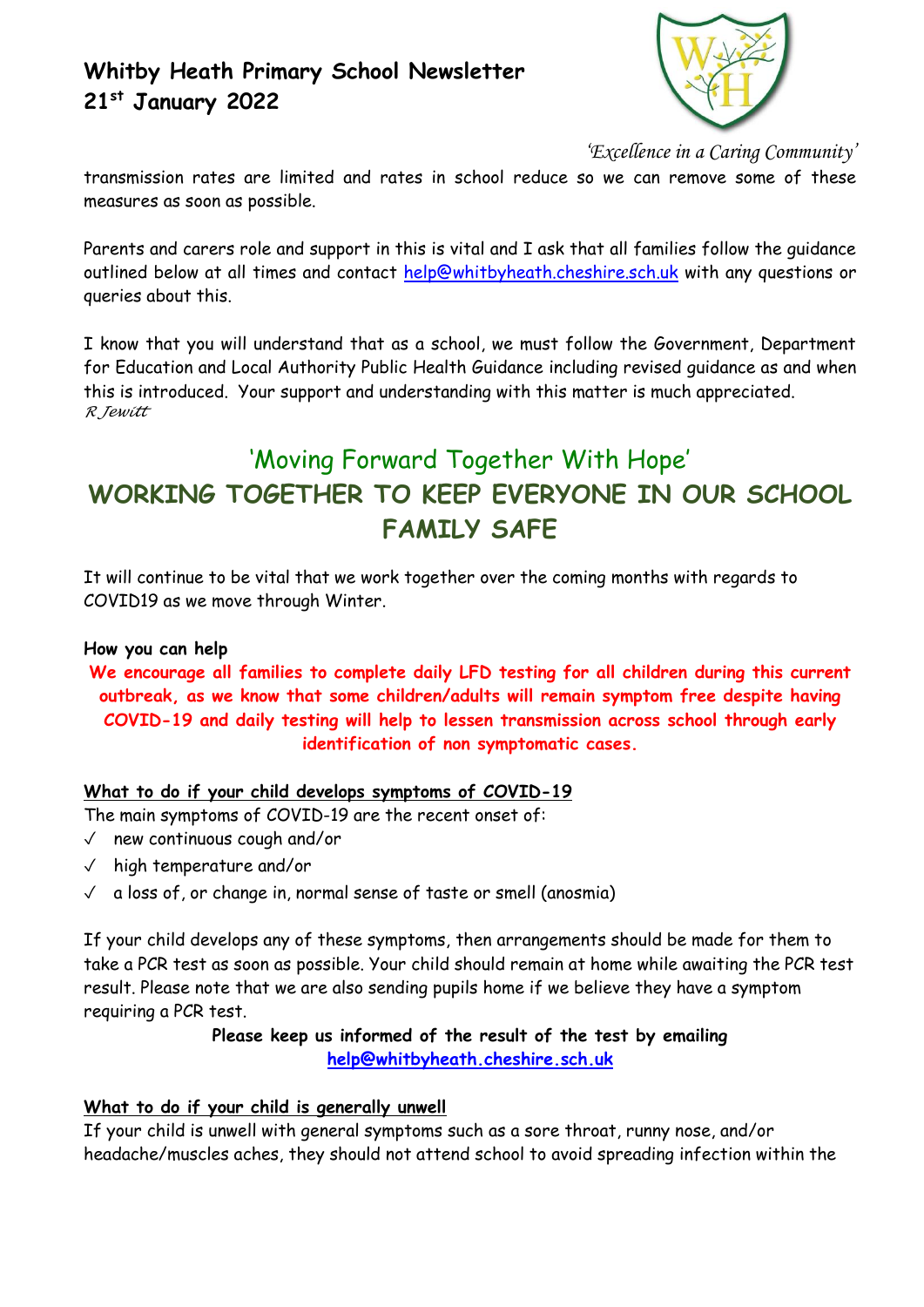

*'Excellence in a Caring Community'*

school setting. We will send children home if we believe they present a risk of infection to other students.

## **What to do if your child is a close contact of someone who has COVID-19**

We would ask all parents/carers of children in school to undertake daily LFD tests for their child/children if they are a close contact of someone who has COVID-19. Please note that your child can attend school while waiting for the results of a PCR test providing that they do not have any symptoms.

## **Changes to self-isolation period**

For people living in England, guidance on self-isolation has recently changed allowing, in some circumstances, the period of self-isolation to be reduced to 5 days. Individuals can take Lateral Flow tests on day 5 and day 6 of their self-isolation period, taken 24 hours apart, and if both are negative that person may end their self-isolation on day 6, and will be able to return to school. For example, if they test negative on the morning of day 5 and the morning of day 6, they can return to school on day 6. The first test must be taken **no earlier than day 5** of the self-isolation period, and the second must be taken the following day.

If the result of either of their tests is positive, they should continue to self-isolate until they get negative results from two LFD tests on consecutive days or until they have completed 10 full days of self-isolation, whichever is earliest.

## **Daily Testing of Household Contacts of a Positive Case (e.g. Siblings)**

In addition to the above advice, you may also be aware that the Director of Public Health has recommended that if one individual in a household tests positive, any children and young people in that household who attend school or college should:

- Take a daily LFD test for **seven** consecutive days from the date the household contact first developed symptoms or tested positive (whichever is the sooner)
- Continue to attend school provided that their test results (PCR, if symptomatic, and LFD) are negative
- Self-isolate for 10 full days from the date of the test if any of their test results are positive or 5 days if tested LFD negative on day 5 and 6 (see Changes to self-isolation period section above).

### **Re-testing within a 90 Day Period**

- In light of the Omicron variant, the guidance relating to re-testing within a 90-day period has changed, and pupils are now encouraged to take part in regular asymptomatic testing with LFD tests even if they have previously tested positive in the last 90 days
- If an individual is re-tested within 90 days of a previous positive PCR test, and the result of the test is positive, the individual must self-isolate again, and their household contacts must self-isolate, unless they are double-vaccinated or are under 18 years and six months. The guidance can be found at this link: Stay at home: guidance for households [with possible or confirmed coronavirus \(COVID-19\) infection -](https://www.gov.uk/government/publications/covid-19-stay-at-home-guidance/stay-at-home-guidance-for-households-with-possible-coronavirus-covid-19-infection) GOV.UK (www.gov.uk)